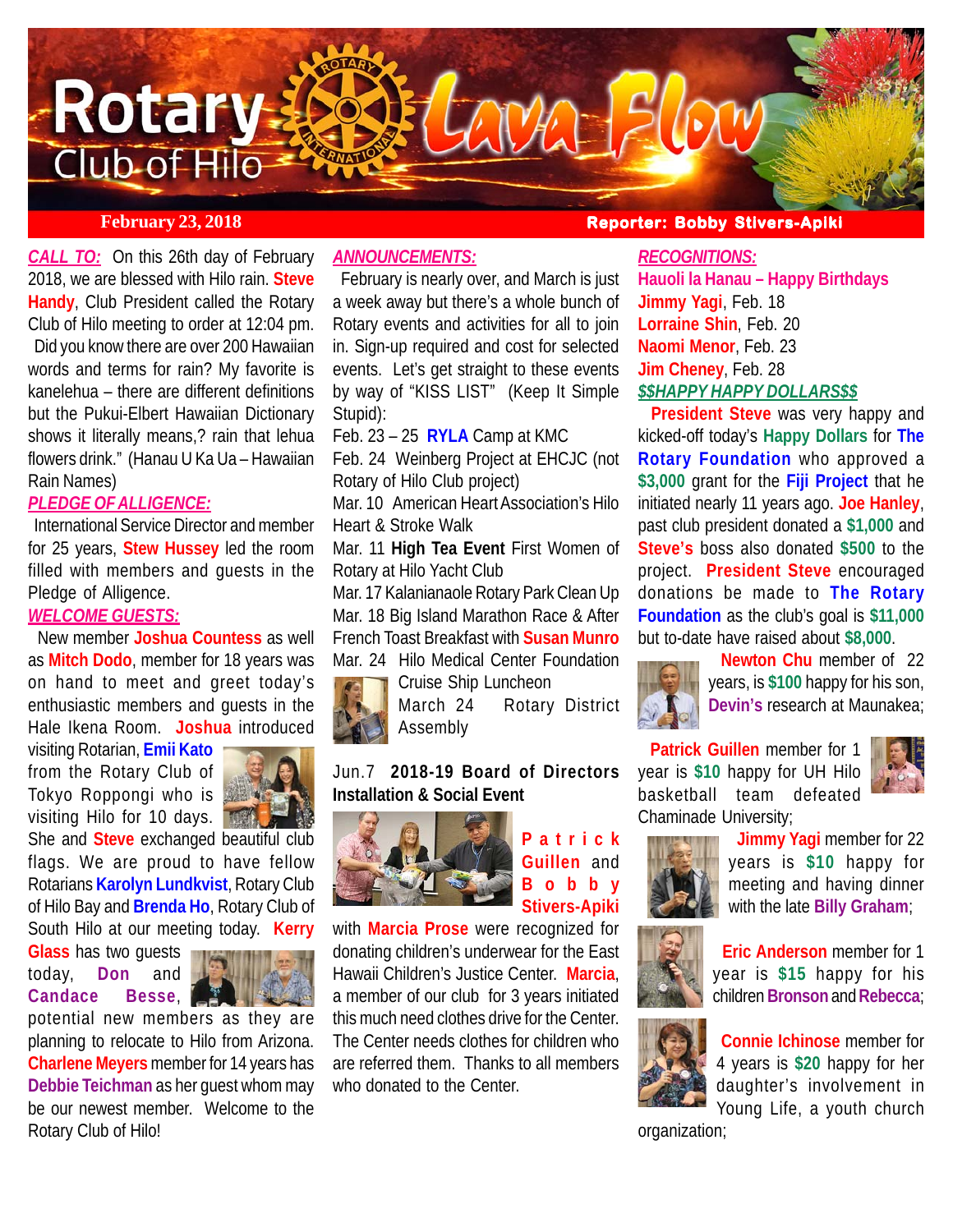## *Birthdays:*

**Shane Okimoto February 6 Helen Hemmes** February 8 **James Yagi February 18 Lorraine Shin** February 20 **Naomi Menor February 23 Jim Cheney February 28** 

#### *Club Anniversary:*

**Toshi Aoki** February 1, 2002 (16) **Anna Liu** February 3, 2017 (1) **Chuck Porter** February 4, 1994 (24) **Michael Meyer** February 6, 2015 (3) **Bobby Stivers-Apiki** February 9, 2007 (11) **Janet Montrose** February 10, 2017 (1) **Helen Hemmes** February 13, 1988 (30) **Dirk Yoshina** February 14, 1992 (26) **Robert Fox** February 24, 1984 (34) **Cornelia Waiau** February 24, 2017 (1) **Keith Okamoto** February 26, 2016 (2) **Eddie Hara** February 27, 1987 (31)

*Wedding Anniversary:*

**Biff & Anna Kennedy** February 4 (52)

*Announcements:*

**March 9 - Aunty Edna Diabetes Awareness**

### *Rotary Club of Hilo Board of Directors* **2017 – 2018:**

- President **Steve Handy, Jr.**
- Past President **Randy Hart**
- President Elect **Keith Okamoto**
- Vice President **Mitch Dodo**
- Co-Secretary **Treena Breyfogle**
- Co-Secretary **Jan Tanouye**
- Treasurer **Corey Kawamoto**
- Sergeant at Arms **Shane Okimoto**
- Rotary Foundations **Malcolm Chun**
- Membership **Connie Ichinose**
- Public Relations **Marcia Prose**
- International Service **Stew Hussey**
- Community Service **Wally Wong**
- Vocational Service **Bobby Stivers-Apiki**
- Club Service **Kui Costa** • New Generations – **Gail Takaki**
- **Foundation Chairpersons:**
- Hilo Rotary Club Foundation **Tim Beatty**
- The Rotary Foundation **Malcolm Chun**
- Hawaii Rotary Youth Foundation **Mitchell Dodo**

 **Carolyn Linquivst** is **\$40** happy for the special friends **Sally O'Brien** and **Eric Anderson**; **Jim Kennedy** member for 19 years is **\$20**



happy for **Newton's** son **Devin** Maunakea research;



 **Bobby Stivers-Apiki** member for 11 years is **\$20** happy for the generous donations by members of our club and **Nancy Cabral** member for 30 years is

**\$100** happy for a sucessful rodeo she sponsored last weekend inspite of the rainy weather and for her

son's sucessful run in the San Antonio rodeo.

# *TODAY'S PROGRAM. CLUB ASSEMBLY HIGHLIGHTS*

In place of today's guest speaker, Club

**President Steve** asked board

members to share highlights of their service areas.



**Marcia Prose**, PR chair with **Connie Ichinose** spoke about Public Image. She asked the all important question, **"What is Rotary"?** While there is no Public Image Committee she listed a number of activities involved in PR that could be implemented if there were members on the committee other than herself. **Charlene Meyers** volunteered to proofread articles; **Eric Andersen** volunteered to monitor the club's Facebook site. **Ian Kitagawa** member for 1 year volunteered to monitor the club's website. **Marcia** also handed out a script, **"How To Tell the Rotary Story." Connie Ichinose**, Membership chair reported todate 10 new members joined the club; a successful Valentine's Mixer was held. Anyone who may want to order bottles

of sake and wine that were provided at

## the Mixer by **Ryan Katoda** see **Connie**.

 She also noted that members can makeup meetings as anyone attending any of the club's activities will earn 1 credit for every hour of attendance. Be sure to sign in and report hours to **Judy Gibson**, Attendance Clerk.

 **Club shirts** are on sale for **\$10**.

**Stew Hussey** thanked **The Rotary Foundation** board for their leadership and commitment in funding projects that meet needs around the world.



 **Bobby Stivers-Apiki**, Vocational



Services chair reported signups for April 6 Business Visitation sites are still needed. Members who joined the club in the last year

was asked by **Bobby** what are the 5 Avenues of Rotary and they got it right – Vocational Service, Community Service, Youth Service, Internation Service and Club Service.

 **President Steve** reported **Global grant** initiated by Rotary Club of Maui Kihei for a project in India was approved and with our club's **\$3,000** comitment the project will invest a total **\$78,000** over the next three years.

## *FOUR WAY TEST:*

 **Newton Chu** cited that in 1932 **Herbert Taylor** scripted the 4 Way Test to save a business from bankruptcy. The 4 Way Test is now used around the world. **Newton** led the members and guests in reciting The Things We Say And Do. And have fun too! *ADJOURNMENT:*

President Steve member for 14 years adjourned the meeting and wished everyone a great weekend.